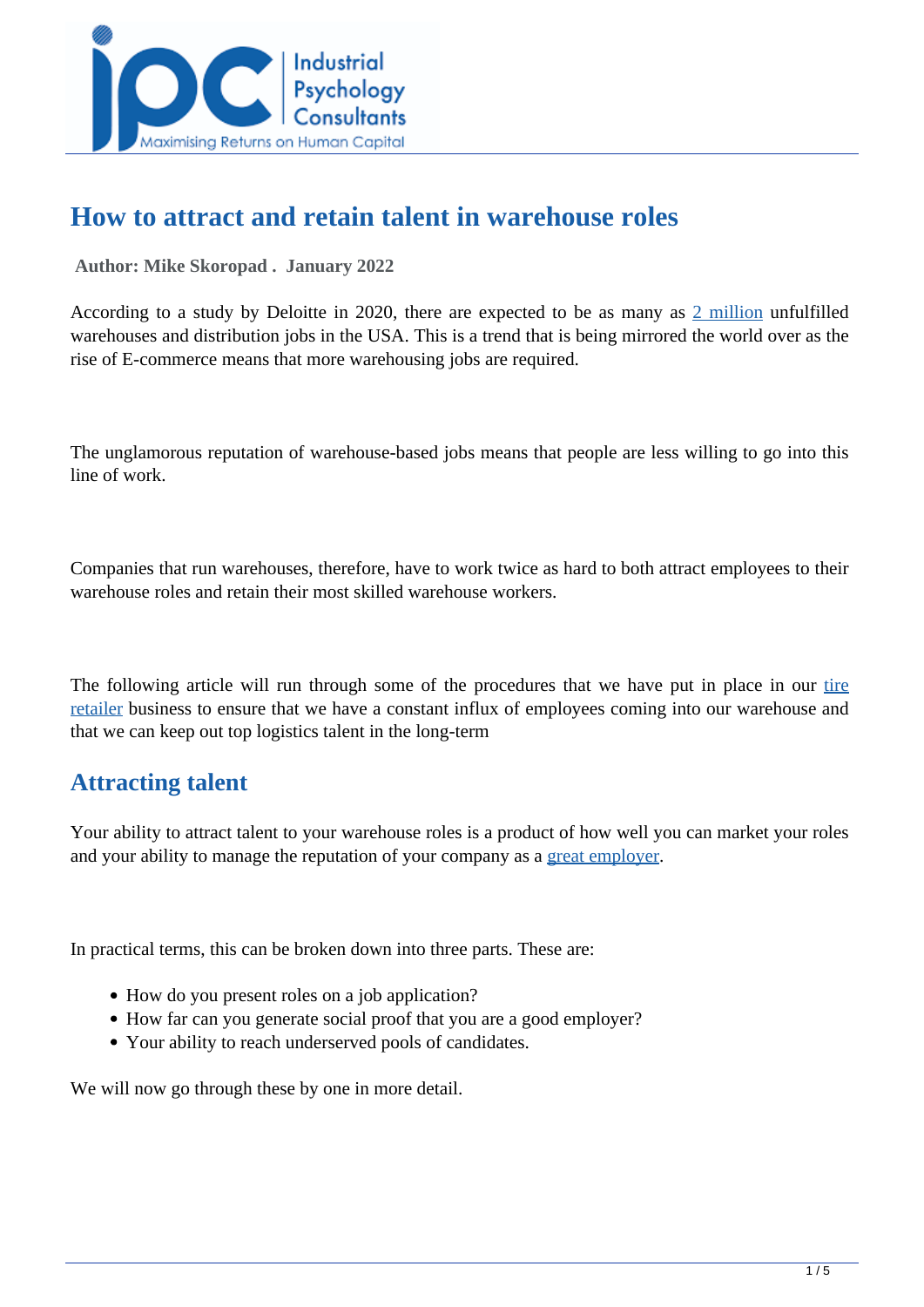

### **Overcome specific objections candidates have to work in a warehouse on your job application**

One of the biggest mistakes that employers make in job advertisements is that they try to paint a completely perfect picture of the job that they are advertising. This causes candidates to become suspicious that they may not be being given the entire picture of what a job entails and therefore make them less likely to apply.

Instead, a job advertisement should directly address common objections that applicants may have around taking on a certain job and explain exactly how the company aims to overcome these.

Here are some ways that employers can overcome objections that candidates often have to take on warehouse jobs:

**Objection 1 - Low pay**: This can be overcome by making it explicitly clear what the compensation will be for the job. This will put you at a major advantage compared to companies that do not disclose salaries on their job applications

**Objection 2 - Anti-social hours:** Make clear the minimum and maximum number of anti-social hours (evenings and weekends) that employees are expected to work in this role. Mention any additional compensation that employees might earn for working these.

**Objection 3 - Physically demanding working conditions:** Mention what procedures you have put in place to remedy the physically demanding nature of the work. This can include provisions like health insurance.

**Objection 4 - Lack of career development:** Mention what additional or further training you provide to warehouse employees.

In short, job advertisements should be honest about what a job entails and make clear what you put in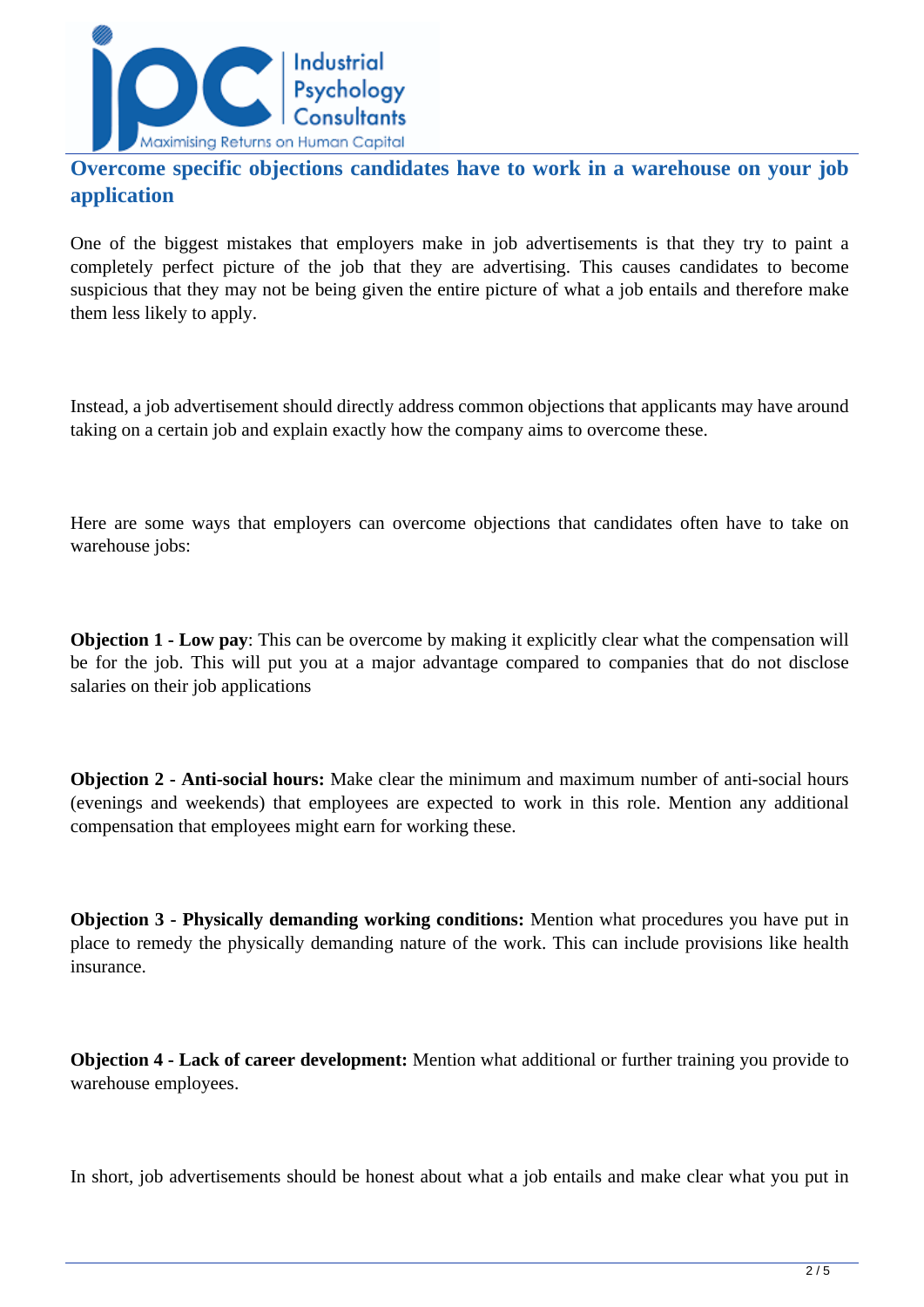

place to "soften out the edges" of the less appealing parts of a role.

#### **Provide case studies of warehouse employees who have progressed in your company**

One of the biggest objections that candidates have about taking on warehouse jobs is that it's a role that has a reputation for having little in the way of [career progression](../articles-category/career-growth).

Since the amount of career progression that a role offers is in a large part down to the hiring practices of a company, employers can go a long way in demonstrating that they offer career opportunities to their warehouse staff.

The best way to demonstrate this is to showcase existing employees that have risen from the warehouse floor to management positions. If you have employees who have done this, create case studies of their career journey and add these to your recruitment marketing materials.

#### **Make your warehouse roles accessible to temporary workers**

Lower-level warehouse roles are popular among temporary workers because employees do not need much in the way of qualifications to take on such positions.

Warehouse employers should take advantage of this pool of candidates by making their warehouse positions as accessible to temporary workers as possible.

Some ways to achieve this include:

- Build out dedicated systems to onboarding temporary workers quickly
- Share databases of local temporary workers with other warehouses in your area
- Make sure that you are present on all the temporary staffing platforms that serve your local area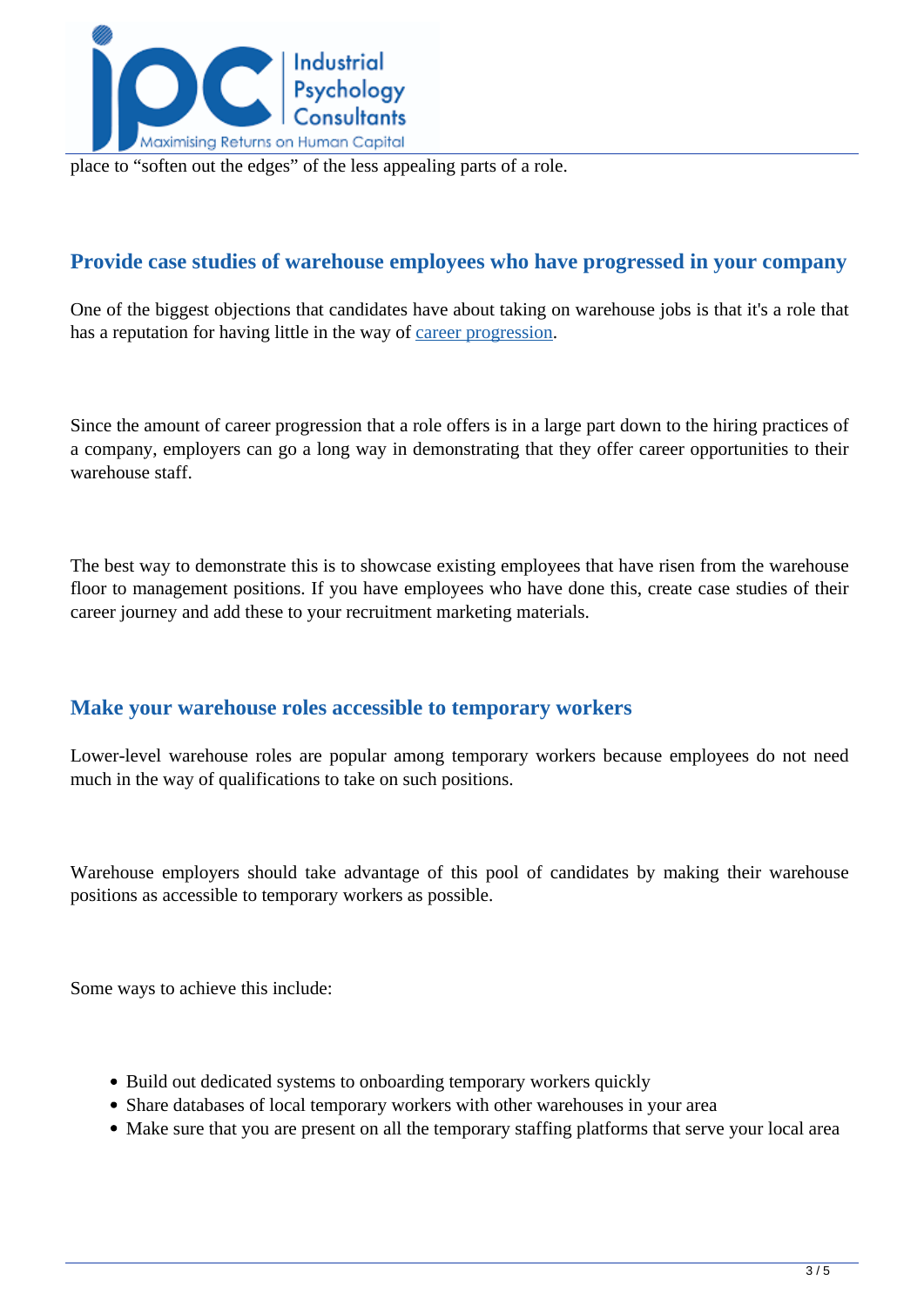

Doing this will ensure that you have a near-constant influx of temporary workers to pick up any slack in your warehouse.

## **Retaining talent**

To retain warehouse talent you need to make sure that they are engaged, challenged, and fairly compensated for the value that they bring to your company.

Here are a couple of ways that you can do this.

#### **Pay your employees enough so that they are not pressured into working overtime**

Given the physical demands of warehouse roles, employees often burn out and leave the industry if they work too much overtime.

Although we do not recommend putting restrictions on overtime, employers should pay their warehouse workers enough that they can live comfortably without having to work overtime.

What this pay depends on the cost of living in your local area, however employers should consider the specific circumstances that their warehouse staff may face (childcare costs for example) and offer compensation that accommodates this.

#### **Create clear pathways from warehouse roles to management positions**

The only way to engage ambitious warehouse workers is by offering them true career progression opportunities in your company.

The best employers offer clear, structured pathways for warehouse operative staff to move into management positions. This usually involves both formal pathways such as guaranteed promotion opportunities and softer professional development opportunities like mentoring and shadowing from